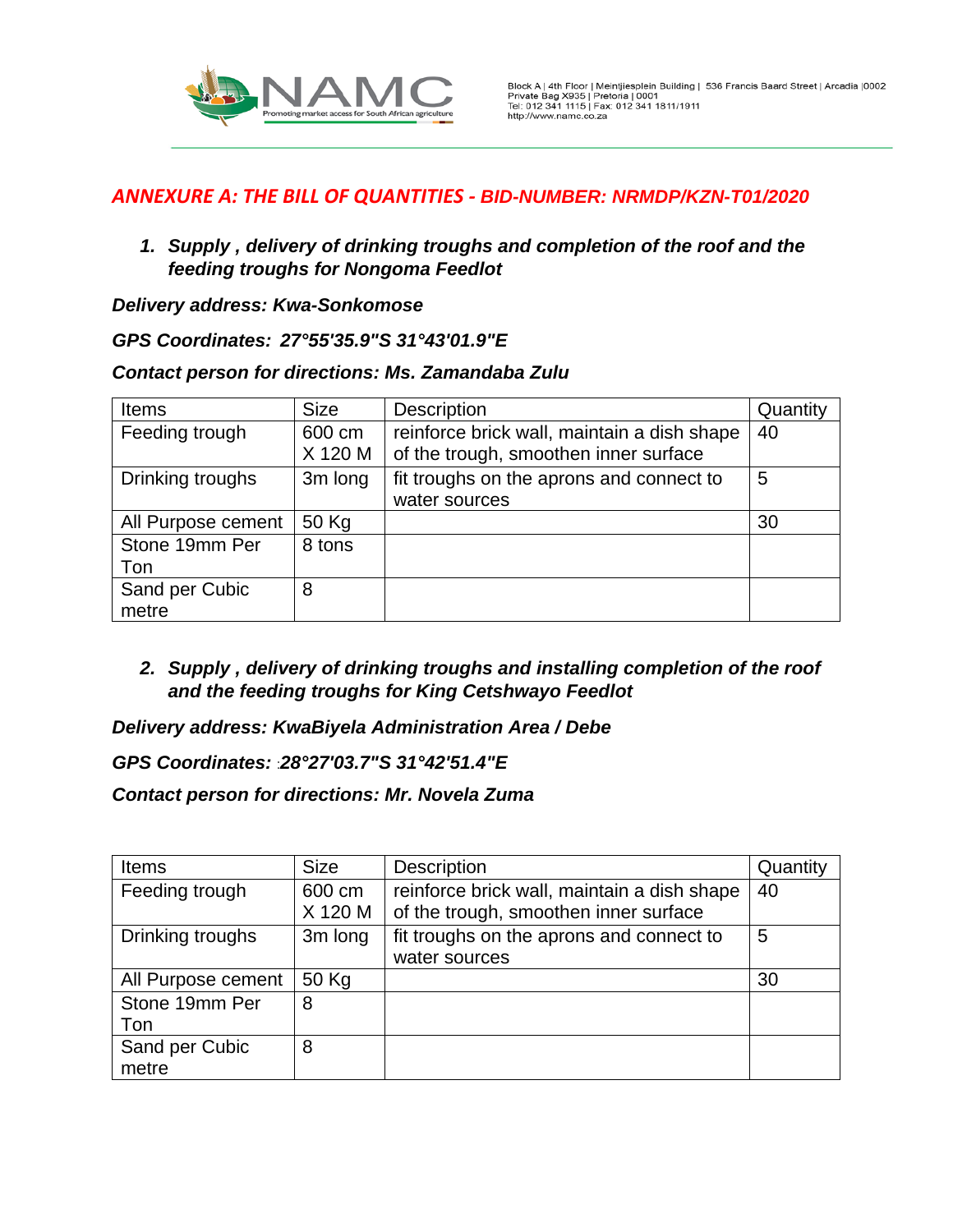

*3. Supply, deliver and install drinking troughs & the construction of feeding troughs and the four pen kraals for UGU Feedlot* 

*Delivery address: Ridges farm (Harding)*

*GPS Coordinates: 30°37'25.4"S 30°00'52.5"E*

*Contact person for directions: Samkelisiwe Xolo*

| <b>Items</b>         | <b>Size</b> | <b>Description</b>                          | Quantity |
|----------------------|-------------|---------------------------------------------|----------|
| Feeding trough       | 600 cm      | reinforce brick wall, maintain a dish shape | 40       |
|                      | X 120 M     | of the trough, smoothen inner surface       |          |
|                      | long        |                                             |          |
| Drinking troughs     | 3m long     | fit troughs on the aprons and connect to    | 5        |
|                      |             | water sources                               |          |
| All Purpose cement   | 50 Kg       |                                             | 60       |
| Stone 19mm Per       | 8 tons      |                                             |          |
| Ton                  |             |                                             |          |
| <b>Building sand</b> | 20 tons     |                                             |          |

*The construction material for the kraal is already bought.*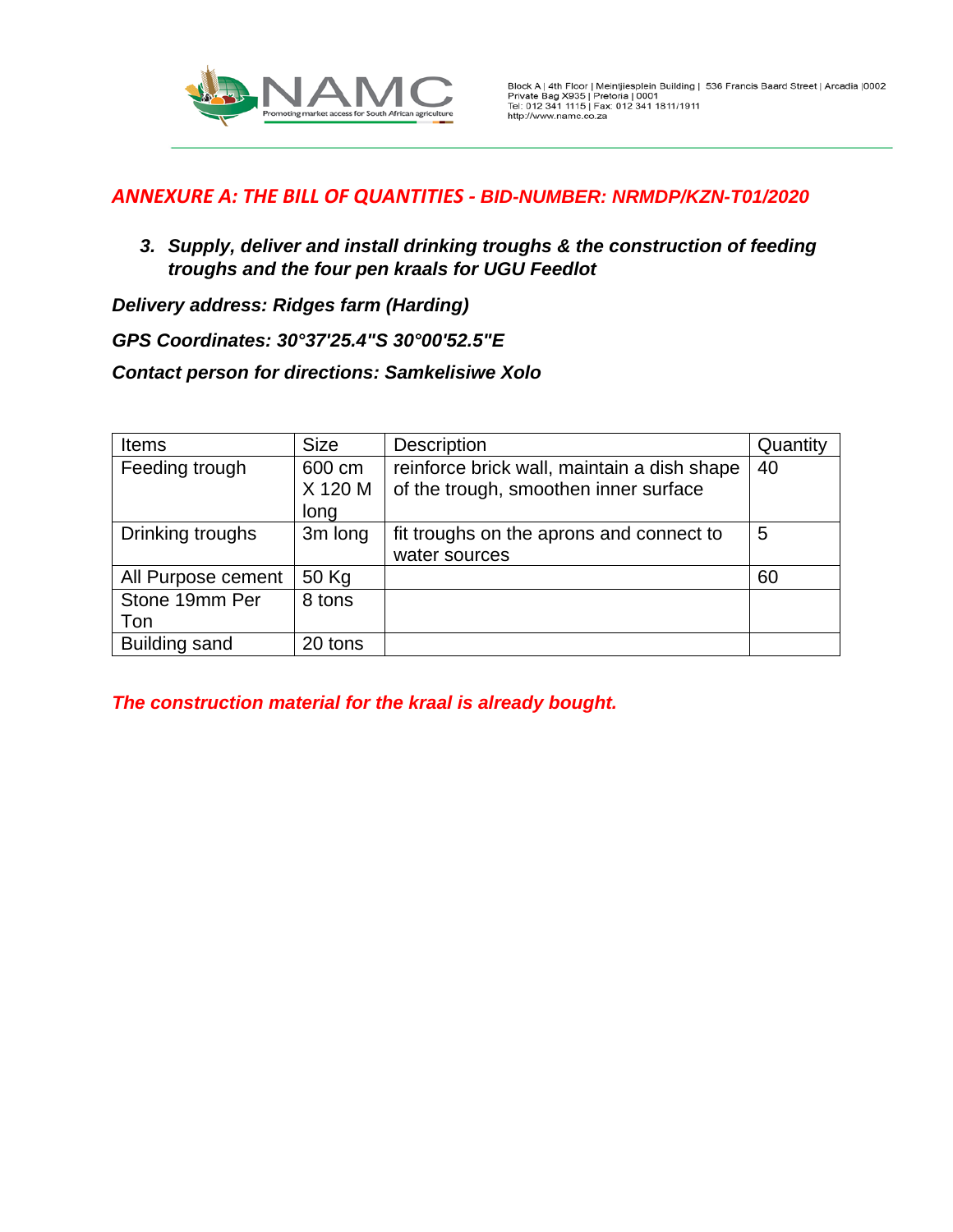

*4. Supply & delivery and installation of booster Feed Materials for Mhlumayo Feedlot* 

*Delivery address: Mhlumayo, Emjindini*

*GPS Coordinates: 28°39'31.2"S 30°06'43.6"E*

*Contact person for directions: Mr. Cosmo Zondi*

| Description                                                                   |  |  |  |  |
|-------------------------------------------------------------------------------|--|--|--|--|
| 2 X solar Panels sufficient to run 36 LED lights                              |  |  |  |  |
| Solar back battery                                                            |  |  |  |  |
| Solar power regulator                                                         |  |  |  |  |
| Invector                                                                      |  |  |  |  |
| 36 X LED strip Lights                                                         |  |  |  |  |
| Commissioning                                                                 |  |  |  |  |
| Water supply                                                                  |  |  |  |  |
| 10 A (maximum) Power supply generator                                         |  |  |  |  |
| 2 X 8 station irrigation controllers & components                             |  |  |  |  |
| 1.Kw Pressure pump                                                            |  |  |  |  |
| Corrugated sheeting                                                           |  |  |  |  |
| Commissioning                                                                 |  |  |  |  |
| Skills Training & Sustainability of the system                                |  |  |  |  |
| 4 day operation & maintenance training on Feed growing system - for operators |  |  |  |  |
| Plastic fusion welding kit                                                    |  |  |  |  |
| Tool box containing all other maintenance tools                               |  |  |  |  |
| $10x7x3.2$ m (1.5 ton output per day) Booster building                        |  |  |  |  |
|                                                                               |  |  |  |  |